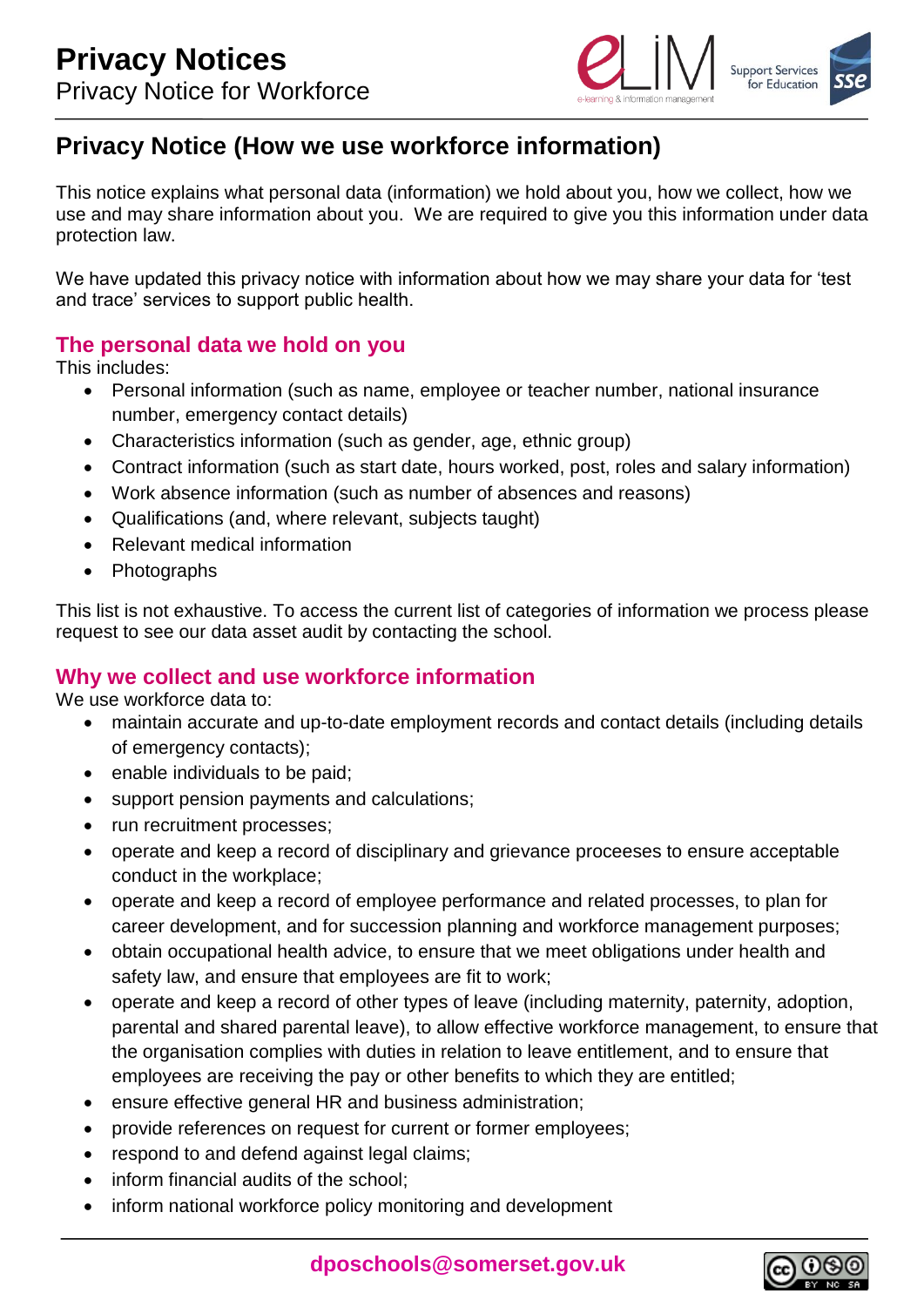

 provide information to local government as required by law in the event of a public health emergency

## **Our legal basis for using this data**

Under the General Data Protection Regulation (GDPR), the lawful bases we rely on for processing workforce information are:

- Article 6 (1) (b) Contract: the processing is necessary because we have a contract with you and we need to process your personal information to comply with your contract.
- Article 6 (1) (c) Legal obligation: the processing is necessary for us to comply with the law; we are required to share information about our workforce members under section 5 of the Education (Supply of Information about the School Workforce) (England) Regulations 2007 and amendments.
- Article 6 (1) (e) Public Task: we may collect information from you where it is necessary to perform a task in the public interest e.g. taking temperature data on site and / or sharing staff data with the local authority in the event of a public health emergency.
- Article 6 (1) (f) Legitimate interests: we rely on having a legitimate reason as your employer to collect and use your personal information, and to comply with our statutory obligations,
- For some data processing where there is no legal obligation, contract or legitimate interest for the school to collect and use the data, we will ask for your consent under Article 6 (1) (a) Consent: the individual has given clear consent for us to process their personal data for a specific purpose
- We may also share your information if we need to protect your vital interests (or someone else's interest) e.g. in a life or death situation we may share information with healthcare professionals

We may also collect and use information about your health. This is a special category of personal information, and we will only collect and use it when it is necessary for public health, e.g. protecting against serious threats to health. The legal basis here is Article 9(2)(i) of GDPR.

Public Health England also has special permission from the Secretary of State for Health and Social Care to use personally identifiable information without your permission where this is in the public interest. This is known as 'Section 251' approval and includes the use of the information collected by NHS Test and Trace to help protect the public from coronavirus. The part of the law that applies here is Section 251 of the National Health Service Act 2006 and the associated Health Service (Control of Patient Information) Regulations 2002.

Where we have got your consent to use your data, you may withdraw this at any time. We will make this clear when we ask for your consent and explain how to go about withdrawing consent.

## **Collecting workforce information**

We collect personal information via staff contract forms and annual data collection sheets. Workforce data is essential for the school's / local authority's operational use. Whilst the majority of personal information you provide to us is mandatory, some of it is requested on a voluntary basis. In order to comply with GDPR, we will inform you at the point of collection whether you are required to provide certain information to us or if you have a choice in this.

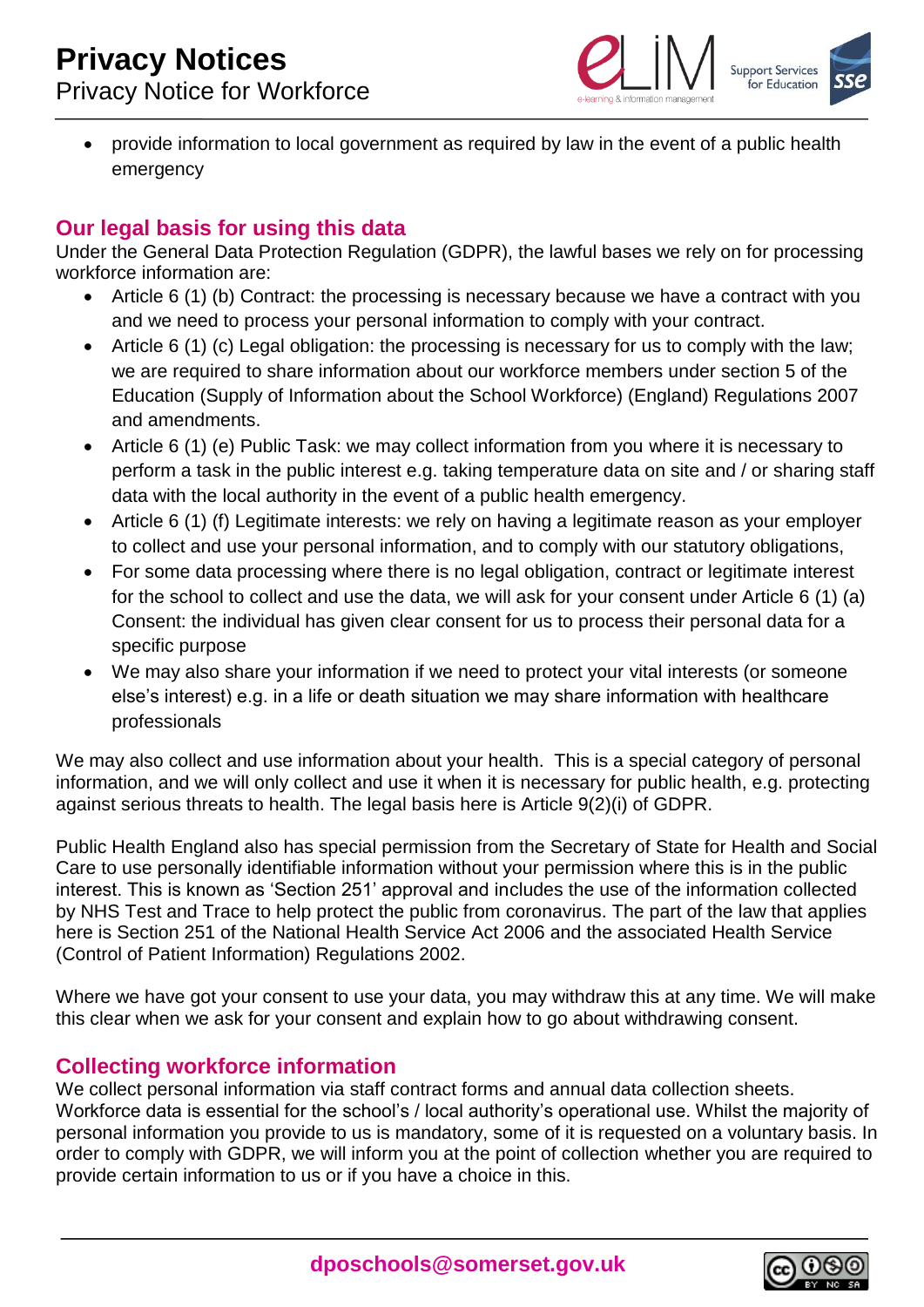

#### **Storing workforce information**

We hold workforce data securely for the set amount of time shown in our data retention schedule which is based on guidance from the Information and Records Management Service (IRMS) <https://irms.org.uk/page/SchoolsToolkit>

We have appropriate security measures in place to prevent personal information from being accidentally lost or used or accessed in an unauthorised way. We limit access to your personal information to those who have a genuine business need to know it. Those processing your information will do so only in an authorised manner and are subject to a duty of confidentiality. We also have procedures in place to deal with any suspected data security breach. We will notify you and the Information Commissioner's Office of a suspected data security breach where we are legally required to do so.

#### **Who we share workforce information with**

We routinely share this information with:

- Somerset Local Authority your personal data may be shared between Council service areas, as required by authorised officers for the performance of their roles, for example HR&Payroll, Finance, Insurance, Health & Safety, Public Health or ICT
- the Department for Education (DfE)
- Richard Huish Trust

## **Why we share school workforce information**

We do not share information about our workforce members with anyone without consent unless the law and our policies allow us to do so.

**Somerset Local Authority**

We are required to share information about our workforce members with Somerset Local Authority under Section 5 of the Education (Supply of Information about the School Workforce) (England) Regulations 2007 and amendments. We share information with the Local Authority's HR and Payroll Services under Pension Regulations and Income Tax (Pay As You Earn) Regulations 2003.

#### **Department for Education**

We share personal data with the Department for Education (DfE) on a statutory basis. This data sharing underpins workforce policy monitoring, evaluation, and links to school funding / expenditure and the assessment educational attainment.

We are required to share information about our school employees with the Department for Education (DfE) under section 5 of the Education (Supply of Information about the School Workforce) (England) Regulations 2007 and amendments.

All data is transferred securely and held by DfE under a combination of software and hardware controls which meet the current [government security policy framework.](https://www.gov.uk/government/publications/security-policy-framework)



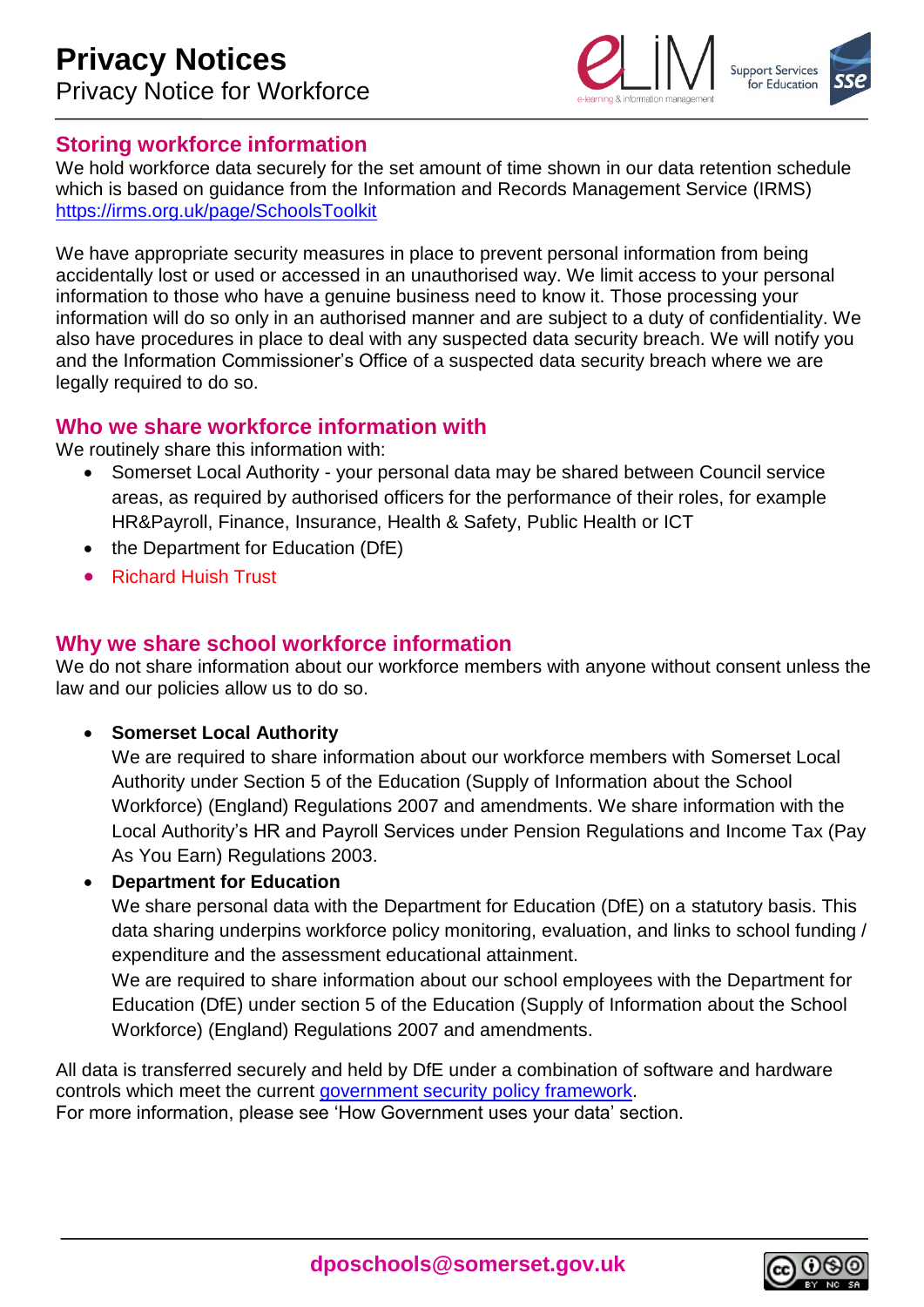

## **Your rights**

#### **Requesting access to your personal data**

Under data protection legislation, our staff have the right to request access to information about themselves that we hold. To make a request for your personal information, contact the school.

## **You also have the right to:**

- to ask us for access to information about you that we hold
- to have your personal data rectified, if it is inaccurate or incomplete
- to request the deletion or removal of personal data where there is no compelling reason for its continued processing
- to restrict our processing of your personal data (i.e. permitting its storage but no further processing)
- to object to direct marketing (including profiling) and processing for the purposes of scientific/historical research and statistics
- not to be subject to decisions based purely on automated processing where it produces a legal or similarly significant effect on you

If you have a concern or complaint about the way we are collecting or using your personal data, you should raise your concern with us in the first instance or directly to the Information Commissioner's Office at<https://ico.org.uk/concerns/>

For further information on how the Local Authority processes your data, please ask the school's Data Protection Officer for a copy of the Somerset Data Sharing Agreement. For further information on how Somerset Local Authority's HR Admin and Payroll Services processes your personal data, please see [http://extranet.somerset.gov.uk/hr/employment-information/data](http://extranet.somerset.gov.uk/hr/employment-information/data-protection/?assetdet1005146=130059)[protection/?assetdet1005146=130059](http://extranet.somerset.gov.uk/hr/employment-information/data-protection/?assetdet1005146=130059)

For further information on how to request access to personal information held centrally by the DfE, please see the 'How Government uses your data' section of this notice.

#### **Withdrawal of consent and the right to lodge a complaint**

Where we are processing your personal data with your consent, you have the right to withdraw that consent. If you change your mind, or you are unhappy with our use of your personal data, please let us know by contacting (insert name of Data Protection Lead here and school email address)

#### **Last updated**

We may need to update this privacy notice periodically, so we recommend that you revisit this information from time to time. This version was last updated on May 2022.

#### **Contact**

If you would like to discuss anything in this privacy notice, please contact: insert name of DPL and Data Protection Officer e.g. Amy Brittan, Data Protection Officer [dposchools@somerset.gov.uk](mailto:dposchools@somerset.gov.uk)

## Appendix: **How Government uses your data**

The workforce data that we lawfully share with the DfE through data collections: